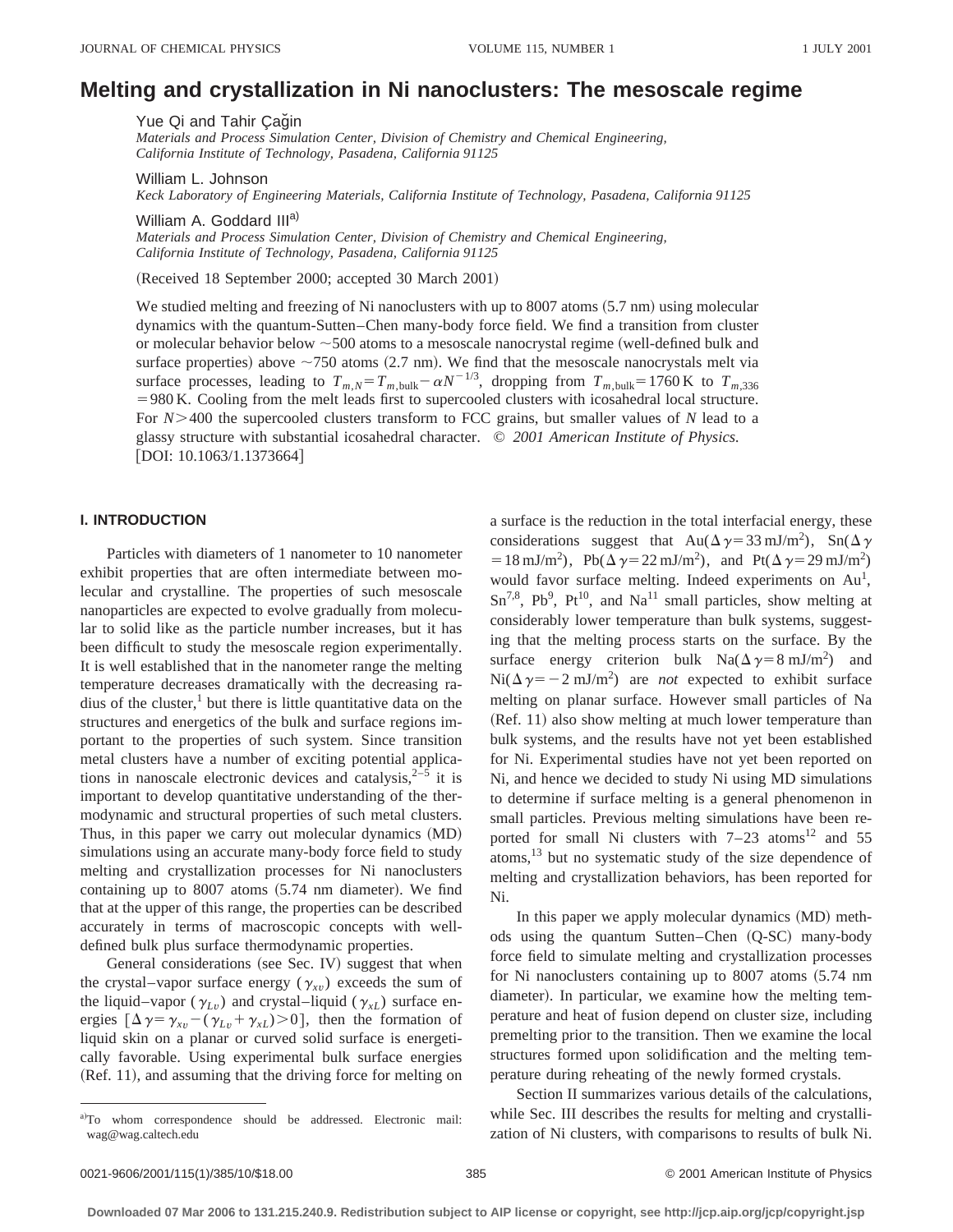The implications are discussed in Sec. IV and the Conclusion in Sec. V.

# **II. COMPUTATIONAL METHODS**

### **A. Dynamics**

We use the quantum corrected Sutten–Chen  $(Q-SC)$ many-body force field<sup>14</sup> with parameters empirically fitted to data on density, cohesive energy, compressibility, and phonon dispersion. Q-SC leads to accurate values for surface energies, vacancy energy, and stacking fault energies and has previously been applied to studies of melting, glass transformation, and crystallization for bulk NiCu and CuAg alloys<sup>15</sup> and for studying plasticity and strain rate induced amorphization in one-dimensional nanorods.<sup>16</sup>

The  $MD$  calculations<sup>17</sup> were performed using the MPiSim software developed at Caltech.<sup>18</sup> The calculations were carried out using two flavors of dynamics.

- (a) The nanoclusters were simulated using an MD Hamiltonian with constant temperature  $(T$  for Hoover<sup>17</sup>), constant shape  $(h)$ , and constant particle number  $(ThN)$ *without* periodic boundary conditions.
- (b) The bulk systems were studied with periodic boundary conditions using an MD Hamiltonian with constant temperature, constant stress  $(t$  for Rahman– Parrinello<sup>17</sup>) and constant particle number ( $TtN$ ).

The MD equations of motion were integrated using a fifthorder predictor–corrector algorithm with a time step of 1.0 fs. This led to quite stable dynamics trajectories.

### **B. Clusters**

All clusters started with geometries constructed from a large FCC block of Ni, using various spherical cutoff radii centered at a tetrahedral interstitial site. This leads to smooth but faceted surface structures. The *ThN* simulations for each cluster considered it to be in a large cubic unit cell with fixed size (no periodic boundary conditions). Here the cluster adjusts to keep a zero pressure. We considered clusters ranging from 336 atoms  $(2.144 \text{ nm diameter})$  to 8007 atoms  $(5.74 \text{ nm}$ diameter).

For the simulations of the bulk system, we used a cubic periodic super cell with 500 atoms. Again, we started with the perfect bulk FCC structure.

#### **C. Dynamics procedure**

After equilibrated at 300 K for 25 ps, the clusters were subjected to a heating–cooling cycle consisting of a series of *ThN*/*TtN* MD simulations with temperature increments of  $\Delta T$ =100 K and equilibration simulation times of *dt*  $=$  25 ps. However, for the temperature region near the melting point, we used smaller temperature increment,  $\Delta T$ , but for shorter times *dt* so that the heating rate remains constant at  $\Delta T/dt = 4$  K/ps (e.g., 20 K for 5 ps).

# **D. Analysis of thermodynamic quantities**

To calculate the heat capacity, we fitted smooth cubic splines to the average potential energy during the heating process as a function of temperature and then obtained the derivative from this fitted curve,

$$
C_p(T) = \frac{d(PE)}{dT} + \frac{3R}{2}.
$$
\n<sup>(1)</sup>

We defined the melting point as the temperature with the maximum apparent heat capacity.

To obtain  $\Delta H_{\text{melt}}$  (the heat of fusion at  $T_{\text{melt}}$ ), we fitted the potential energy to a linear function of *T* in the solid and liquid phase (above and below the transition temperature) and determined the difference at  $T_{\text{melt}}$ . To calculate the entropy change at the transition, we used  $\Delta S_{\text{melt}}$  $= \Delta H_{\text{melt}} / T_{\text{melt}}$  together with the computed values for the energy of fusion.

We defined the radius of the cluster as

$$
R_c = R_g \sqrt{(5/3)} + R_{\rm Ni} \,, \tag{2}
$$

where  $R_g$  is the radius of gyration

$$
R_g^2 = (1/N)\Sigma_i (R_i - R_{cm})^2
$$

and the atomic radius  $R_{\text{Ni}}$  is half the atomic distance in bulk system

$$
R_{\rm Ni} = 1.25 \,\mathrm{A}.
$$

Comparing the surface area calculated from  $(3)$  with the solvent accessible surface (using  $R_{\text{Ni}}$  as solvent radius) we find a difference of less than 5%. Thus, we have used  $R_c$  to calculate the internal volume and surface area as a function of temperature.

### **E. Analysis of structural characteristics**

To analyze how the atomic motions change near the melting point, we partitioned the cluster into six radial shells of equal *dR*. Within each shell we calculated the average root-mean-square thermal displacement  $(RMSD)$  as in  $(4)$ ,

$$
RMSDshell(dt) = \frac{\Sigma_{i \in shell} RMSD_i(dt)}{N_{shell}},
$$
\n(3a)

where

RMSD<sub>1</sub>(dt) = 
$$
\sqrt{\sum_{t=0}^{T-dt} (r_i(t+dt) - r_i(t))^2}
$$
. (3b)

To obtain RMSD we averaged over a 25 ps trajectory and used *dt* as 10 ps, which is sufficiently long for diffusion in the liquid phase. This provides a rough measure of the diffusion constant, which increases monotonically with the distance from the center. The RSMD changes dramatically upon melting, indicating a first order transition.

To investigate the local geometric structure, we searched for local FCC structural regions by finding neighboring atoms with an FCC packing sequence.<sup>16</sup> We also used the Honeycutt–Andersen<sup>19</sup> index to distinguish between the local icosahedral and FCC structures. This has proved to be a useful tool for other studies of local structures.<sup>19</sup>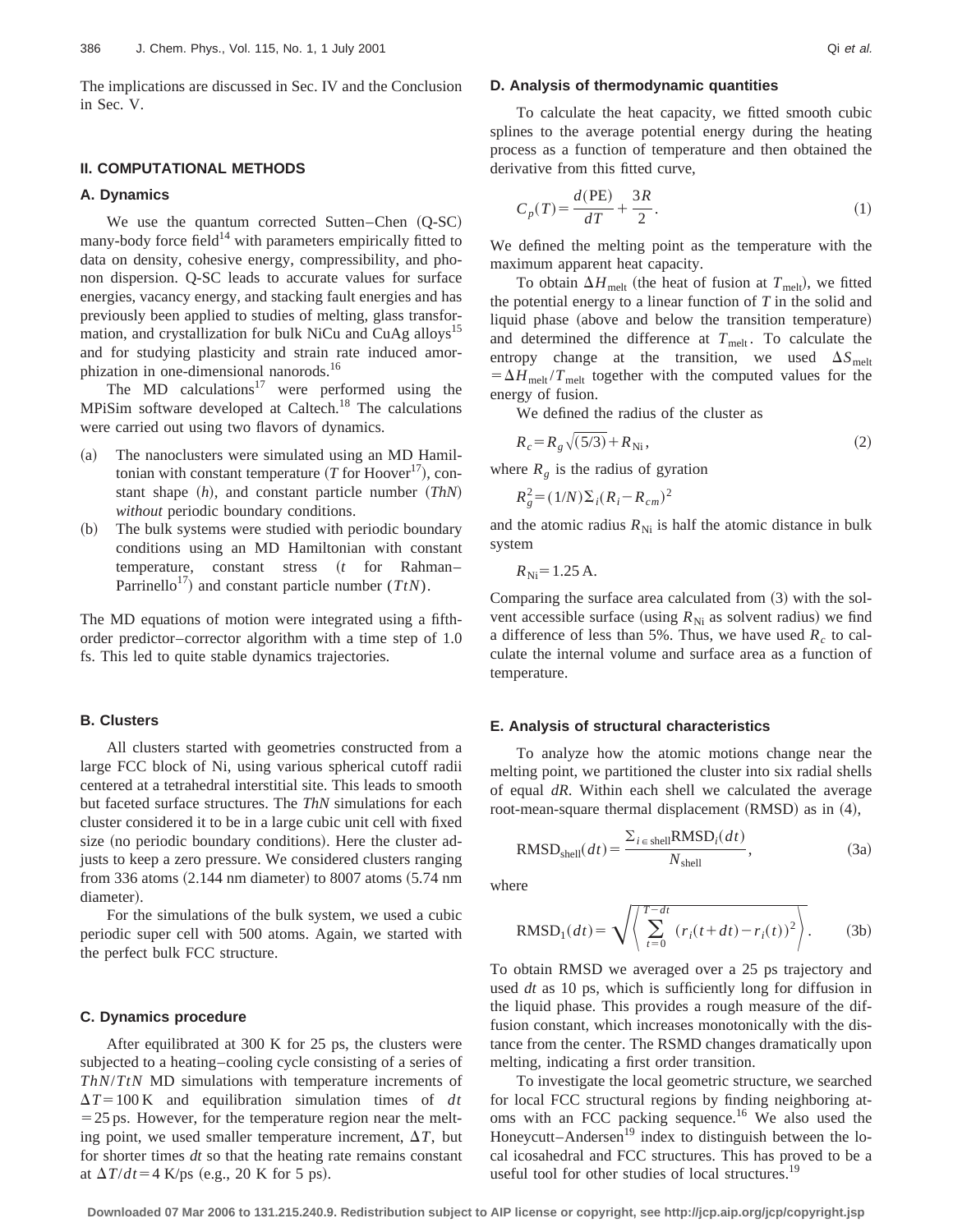

FIG. 1. Potential energy *U*(*T*) and heat capacity Cp(*T*) for heating and cooling cycles of a cluster with *N*  $=1004$  Ni atoms and the bulk FCC phase of Ni.

### **III. RESULTS AND DISCUSSION**

### **A. Size effects on cluster melting**

The analysis is illustrated in Fig. 1, which compares the potential energy for heating and cooling of the 1004 atom cluster with the corresponding results for bulk Ni. The melting transition is clearly identified by a rapid increase in energy, which is well defined but much broader than for the bulk system. We define the melting temperature,  $T_{\text{melt}}$ , as the maximum in the heat capacity  $C_p(T)$ , leading to  $T_{melt}$  $=1160$  K. Figure 1 shows that the potential energy begins to deviate from linearity at 800 to 900 K, but the Cp indicates that melting starts (becomes nonlinear) at  $\sim$ 1000 K and extends to over 1200 K. This indicates a heterogeneous melting process.

Figure 1 also shows the calculated heating curve for bulk Ni. These periodic boundary condition calculations provide no free surface for bulk Ni leading to an abrupt  $({\sim}40 \text{ K})$ width) homogeneous melting transition at a temperature of  $T_{\text{melt}}$ =1760 K, which is 32 K (1.8%) higher than the experimental melting temperature of  $T_{\text{melt}}=1728 \text{ K}$  for pure Ni. Such a higher melting temperature might be consistent with surface melting depressing the experimental value.

The total potential energy per atom of the cluster is higher than that of the bulk system due to the surface energy. For the 1004 atom system, the difference at 300 K is 33.6 kJ/mol. Using the calculated radius of 14.97 A  $(2816 \text{ A}^2)$ surface area), we obtain a surface energy of 1990 mJ/m<sup>2</sup>, which compares well with the experimental surface energy for bulk Ni of  $2104 \text{ mJ/m}^2$  and the calculated value for bulk Ni (same FF) of  $2202 \text{ mJ/m}^2$ .<sup>14</sup> The surface energy predicted for the various clusters at 300 K and 1500 K are shown in Table I. At 1500 K, we compared the liquid clusters with supercooled liquid bulk Ni to obtain the surface energy of liquid Ni. This leads to  $\gamma_{LV}$ =1537 mJ/m<sup>2</sup> for cluster with 1004 atoms, which can be compared to the calculated surface energy at 1500 K for bulk Ni of 2057 mJ/ $m<sup>2</sup>$  and the experiment value for bulk liquid Ni of  $1750 \text{ mJ/m}^2$ .

Table I also shows how the various properties change

with cluster size. The melting temperature drops dramatically with cluster size in the nanoscale region, leading to a  $T_{\text{melt}}$  for 1004 atoms that is  $\sim$ 34% lower than for bulk Ni.

Figure  $2(a)$  shows that the melting temperature of Ni clusters scales linearly with  $N^{-1/3}$ . Extrapolating the results in Fig. 2 for finite clusters to  $N = \infty$  ( $N^{(-1/3)} = 0$ ), predicts a bulk melting point of 1590 K, significantly below the calculated value of 1760 K for bulk Ni. This is partly because the finite cluster calculations have a free surface, whereas the bulk calculations do not. In order to predict the dependence of  $T_m^c$ , on size, we write the free energies of solid and liquid clusters as the sum of central bulk region and surface. The superscript of *b, c*, and *s* represents bulk, cluster, and surface, respectively, $20$ 

$$
G_{\text{solid}}^{\text{cluster}} = G_X^b + G_X^S = N\mu_x^c + \gamma_{xv}A,
$$
  
\n
$$
G_{\text{liquid}}^{\text{cluster}} = G_L^b + G_L^S = N\mu_L^c + \gamma_{\text{Lv}}A,
$$
\n(4a)

where  $\mu$  is the free energy per atom of bulk Ni and A is the crystal surface area. Thus, at  $T_m^c$ , the melting temperature of the cluster, we have

$$
(\gamma_{xv} - \gamma_{Lv})A = N(\mu_{Lb} - \mu_{xb}) = N(T_m^b - T_m^c)(S_L^b - S_x^b), \quad (4b)
$$

where we used

$$
\Delta H_f^{\text{bulk}} = (H_L^b - H_x^b) = T_m^b (S_L^b - S_x^b) = T_m^b \Delta S_f^{\text{bulk}} \tag{4c}
$$

and  $S_h$  is per atom. Hence,

$$
T_m^c = T_m^b - \frac{(\gamma \gamma_{xv} - \gamma \gamma_{Lv})}{(S_L^b - S_x^b)} \frac{A}{N}.
$$
 (5a)

Assuming a spherical cluster leads to a specific surface area of

$$
\frac{A}{N} = \frac{3V_{AT}}{R} = \frac{(36\pi V_{AT}^2)^{1/3}}{N^{1/3}},
$$
\n(5b)

where  $V_{AT}$  is the volume per atom. Thus,

$$
T_m^b - T_m^c(N) = aN^{(-1/3)},\tag{6a}
$$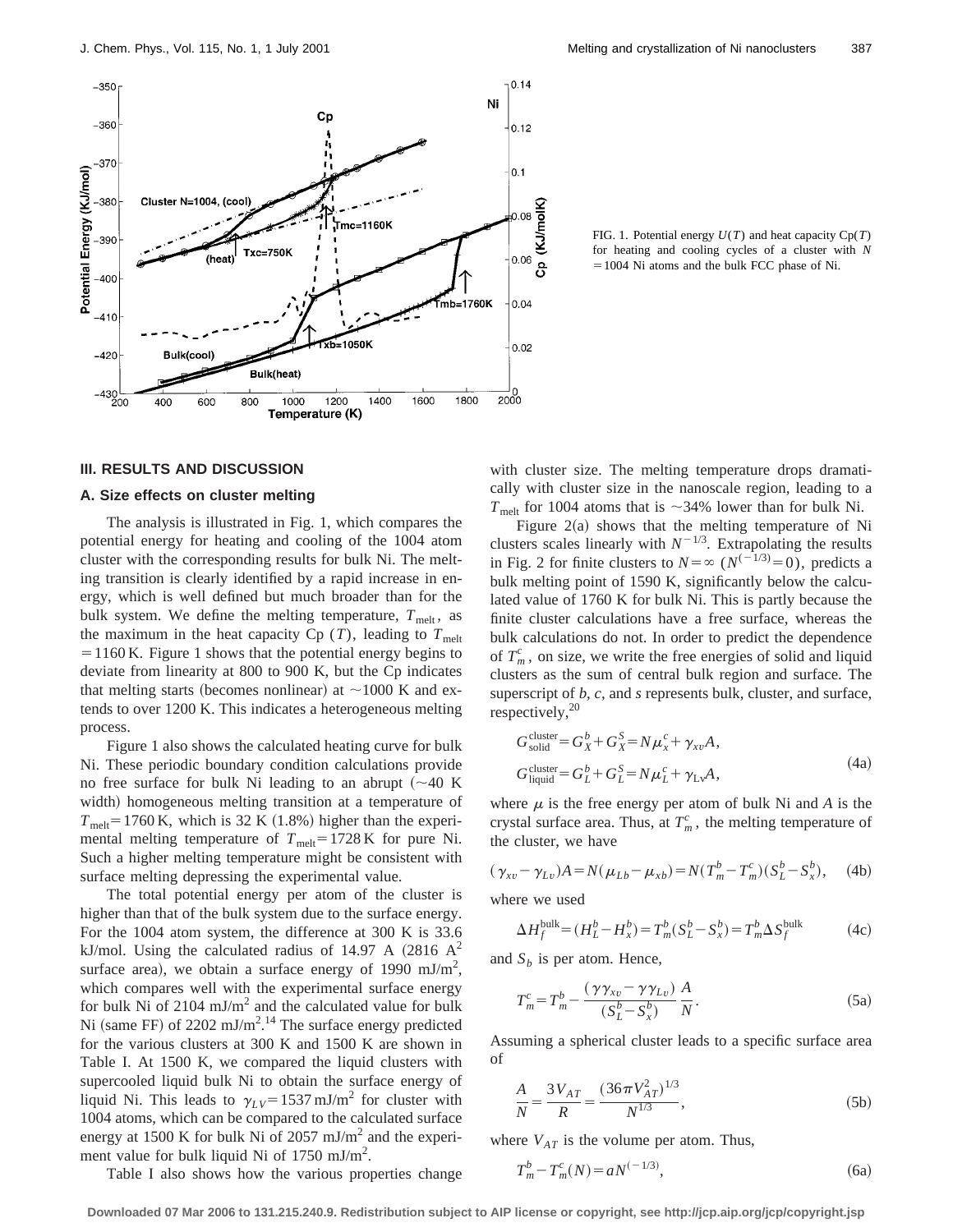| TABLE I. Thermodynamic properties evaluated from the MD for various clusters as a function of size and the |  |  |  |  |  |  |
|------------------------------------------------------------------------------------------------------------|--|--|--|--|--|--|
| number of atoms within the cluster.                                                                        |  |  |  |  |  |  |

|                            | Cluster radius <sup>a</sup> $(A)$ |                  |        |                | Properties at melt       |                           | Surface energy $(mJ/m2)$               |                                     |                                     |  |  |
|----------------------------|-----------------------------------|------------------|--------|----------------|--------------------------|---------------------------|----------------------------------------|-------------------------------------|-------------------------------------|--|--|
| Cluster size<br>N          | 300 K                             | Melting<br>point | 1500 K | $T_{m}$<br>(K) | $\Delta H_f$<br>(KJ/mol) | $\Delta S_f$<br>(J/mol K) | $\gamma_{XV} - \gamma_{LV}^{\text{d}}$ | $\gamma_{XV}^{\qquad b}$<br>(300 K) | $\gamma_{LV}^{\quad c}$<br>(1500 K) |  |  |
| 336                        | 10.72                             | 10.99            | 11.29  | 980            | 6.73                     | 6.867                     | 154                                    | 1812                                | 1447                                |  |  |
| 484                        | 12.00                             | 12.30            | 12.61  | 1060           | 7.98                     | 7.528                     | 169                                    | 1877                                | 1475                                |  |  |
| 736                        | 13.60                             | 14.03            | 14.32  | 1120           | 8.22                     | 7.339                     | 170                                    | 1926                                | 1508                                |  |  |
| 1004                       | 14.97                             | 15.22            | 15.71  | 1160           | 8.90                     | 7.672                     | 189                                    | 1990                                | 1537                                |  |  |
| 1956                       | 18.41                             | 19.01            | 19.28  | 1260           | 10.23                    | 8.116                     | 192                                    | 2034                                | 1589                                |  |  |
| 3997                       | 23.04                             | 23.90            | 24.16  | 1320           | 11.40                    | 8.634                     | 216                                    | 2088                                | 1617                                |  |  |
| 8007                       | 28.70                             | 30.07            | 30.17  | 1380           | 12.55                    | 9.094                     | 223                                    | 2146                                | 1641                                |  |  |
| Extrapolation <sup>e</sup> |                                   |                  |        | 1590           | 15.94                    | 10.44                     |                                        |                                     |                                     |  |  |
| Bulk                       |                                   |                  |        | 1760           | 17.30                    | 9.830                     |                                        |                                     |                                     |  |  |
| (simulation)               |                                   |                  |        |                |                          |                           |                                        |                                     |                                     |  |  |
| Bulk                       |                                   |                  |        | 1728           | 17.64                    | 10.2                      | 354                                    | 2104                                | 1750                                |  |  |
| $(experiment)$ (Ref. 6)    |                                   |                  |        |                |                          |                           |                                        |                                     |                                     |  |  |

<sup>a</sup>Derived as  $R = \sqrt{(5/3)}R_g + R_{\text{Ni}}$ .

<sup>b</sup>Calculated as the total PE of the cluster minus the bulk PE for the same number of atoms divided by the area using the cluster radius (second column).

<sup>c</sup>Calculated as in *b* but using the PE of the supercooled liquid as the reference energy.  $d$ Using Eq.  $(7)$ .

 $e$ See Fig. 2(b).

where *a* is a constant,

$$
a = \frac{(\gamma_{Xv} - \gamma \gamma_{Lv})}{\Delta S_{Lx}^b} (36\pi V_{AT}^2)^{1/3}.
$$
 (6b)

Figure  $2(a)$  shows that  $(6a)$  leads to a good fit to the calculations for the range of 336 to 8007 atoms, with *a* = 4220.2 K. Using this value of a with  $S_f^{\text{bulk}} = \Delta H_f^{\text{bulk}}/T_m^b$  $=$  9.83 J/mol K from our calculations and the average density calculated at the melting temperature from our calculation  $(\rho = 1.09 \times 10^5 \text{ mol/m}^3)$  leads to  $(\gamma_{xv} - \gamma_{Lv}) = 233 \text{ mJ/m}^2$ .

Alternatively, we can estimate ( $\gamma_{xv} - \gamma_{Lv}$ ) from Eq. (7) for each size [derived from Eq.  $(5a)$ ] leading to a surface energy difference of

$$
(\gamma_{Xv} - \gamma_{Lv}) = \frac{\Delta S_f^{\text{bulk}}(T_m^b - T_m^c)N}{4\pi R^2} = 189 \text{ mJ/m}^2 \text{ for } N = 1004
$$
\n(7)

(using the fitted value of  $T_m^b = 1590 \text{ K}$ ). Table I shows the  $(\gamma_{xv} - \gamma_{Lv})$  calculated for various clusters, which increases with cluster size.

Figure  $2(b)$  shows the differences of heat of fusion, entropy of fusion, and melting temperature for clusters compared with bulk as a function of cluster size. Considering that the cluster is composed of surface and bulk regions, and considering that the core part has the same heat of fusion and surface energy as the bulk phase, the enthalpy can be written as

$$
H_{\text{solid}}^{\text{cluster}} = H_x^c + \gamma_{xv} A, \quad H_{\text{liquid}}^{\text{cluster}} = H_L^c + \gamma_{Lv} A. \tag{8}
$$

This leads to a heat of fusion for Ni clusters that scales linearly with  $N^{-1/3}$ ,

$$
\Delta H_f^b - \Delta H_f^c(N) = bN^{(-1/3)}.
$$
\n(9)

From Fig.  $2(b)$ , we see that this linear relation is obeyed above 736 particles, but that the smaller clusters are more



FIG. 2. (a) Dependence of melting temperature on cluster size. The dashed line shows the best fit to a linear function of  $N^{(-1/3)}$ . This leads to a predicted value for large *N* of 1590 K, well below the value 1760 K calculated for the bulk system (no surface). The melting temperature for *N*  $=$  336(ico),  $N=141$ , and  $N=87$  are all higher than the *Tm* predicted from linear fitting. (b)  $Tm^b - Tm^c$ ,  $\Delta H_f^b - \Delta H_f^c$ , and  $\Delta S_f^b - \Delta S_f^c$  plotted as a function of  $N^{(-1/3)}$ . The solid and long dashed lines show the fit of *T* and  $\Delta H$ , to a linear function of  $N^{(-1/3)}$ . Here we see an excellent fit for *N* above 736 atoms. The dotted line is the fit to Eq.  $(10)$ , which should be valid above 736 atoms.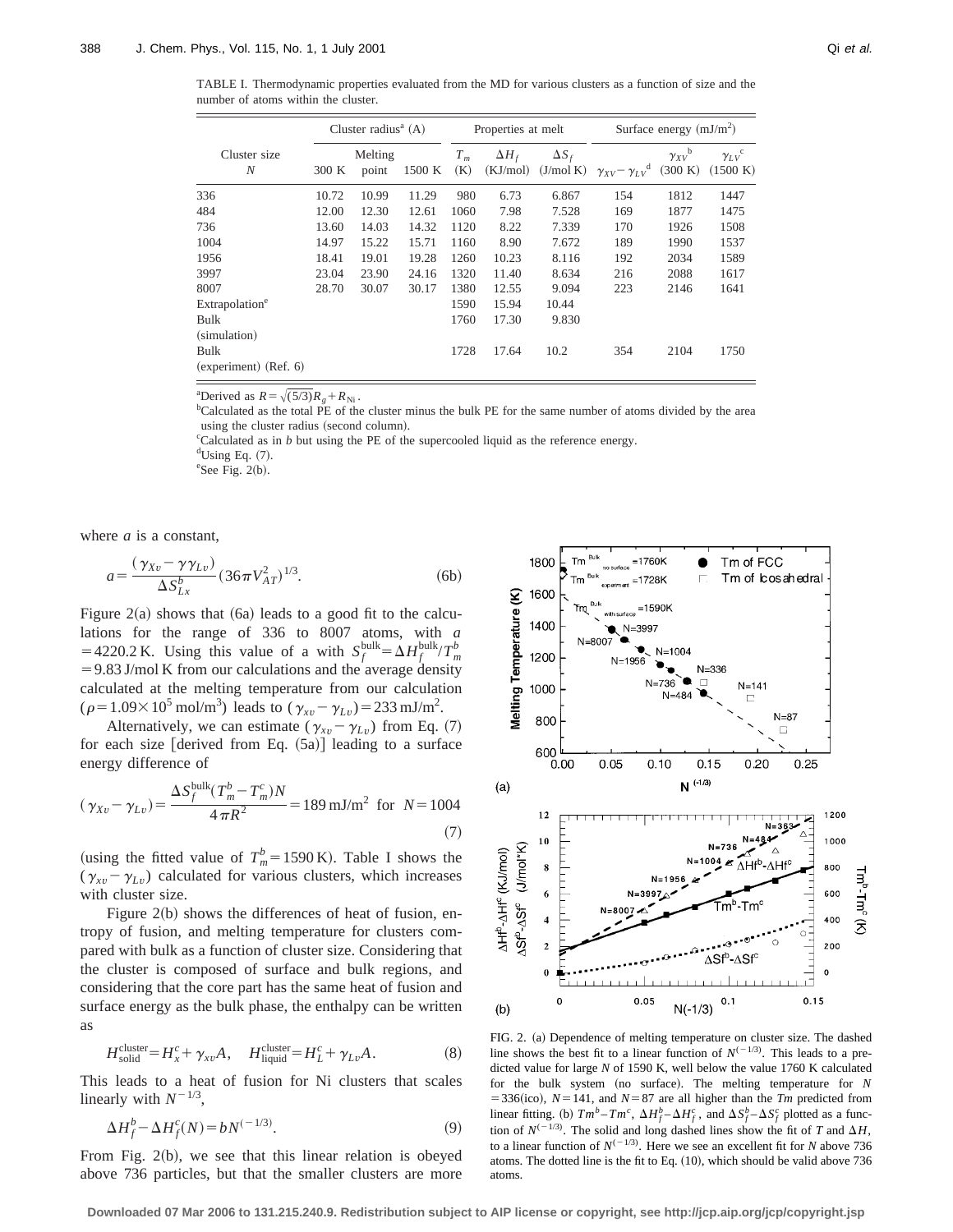



(b)  $T=1000K$ 



FIG. 3. (a) Average displacements for the atoms in various spherical shells, as a function of the distance from the center of the cluster. This shows surface melting starting at 1000 K (using RMSD=0.6 A as the criterion for melting), and the cluster has already melted by 1200 K. (b) Snapshot of the 1004 Ni atom cluster at 1000 K, showing formation of the liquid "skin" at the outer layer. (c) Snapshot of 1004 Ni atoms cluster at 1140 K, showing that the inner regions are still ordered. (d) Snapshot of 1004 Ni atoms cluster at 1180 K, showing that the entire cluster is melted.

stable than what is suggested by  $(9)$ . This will be discussed in Sec. IV. From  $(5)$  and  $(9)$ , the entropy of fusion should have the form

$$
\Delta S_f^b - \Delta S_f^c = \frac{bN^{(-1/3)} + a\,\Delta S_f^c N^{(-1/3)}}{T_m^b - aN^{(-1/3)}}.\tag{10}
$$

Figure  $2(b)$  shows that this relation (the dotted line) is obeyed above 736 particles while the smaller clusters have a lower entropy.

### **B. Surface melting and the Lindemann criterion**

The concept of surface melting is that below the bulk  $T_m$ a quasiliquid skin forms on the surface, which thickens as the temperature increases, leading finally to melting of the whole bulk solid. The bulk melting temperature is then the temperature at which the thickness of the ''skin'' diverges to infinity.

A useful way to relate the origins of melting to atomic phenomena is the Lindemann criterion, $21$  which states that melting occurs when the root-mean-square (RMS) thermal displacement (RMSD) of the atoms in the lattice reaches a critical fraction (typically  $10\% - 15\%$ , depending on the crystal structure<sup>22</sup>) of the equilibrium interatomic distance. The atoms on the surface have weaker restraining forces than the bulk atoms (since they have fewer near neighbors), allowing them to fulfill this criterion at a lower temperature, suggesting a much lower  $T_{\text{melt}}$ .

To analyze the calculations in terms of such a model, we defined RMSD as in Eq.  $(3)$ , and examined its dependence on the distance from the center of the cluster. Since the interatomic distance in pure Ni is about 2.49 A, we partitioned the atoms into six spherical bins, with  $dR = 2.5 \text{ Å}$ . The atoms were assigned to bins based on their average initial positions. The average RMSD was calculated for each spherical shell bin. Figure  $3(a)$  shows for various temperatures the average RMSD as a function of distance from the center (for the *N*  $=1004$  cluster). In all cases, the RMSD for the surface bin is larger than the central bins. Defining the critical RMSD to be molten as  $0.6 \text{ Å}$  (24% of the bulk interatomic distance of Ni), we find that at 1000 K only the surface bin is molten. As the temperature rises to 1100 K and 1150 K the average RMSD for the atoms in the fifth and fourth bins, respectively, reach the critical RMSD, while the atoms in the central three bins remain crystalline. Finally, at 1200 K (which is clearly above the melting temperature of the cluster) the RMSD for the whole cluster exceeds RMSD of 0.6 Å. Thus, using 0.6 Å as the melting criterion leads to Fig. 3(a), where  $R_{crystal}$  is the radius of the remaining solid crystal region.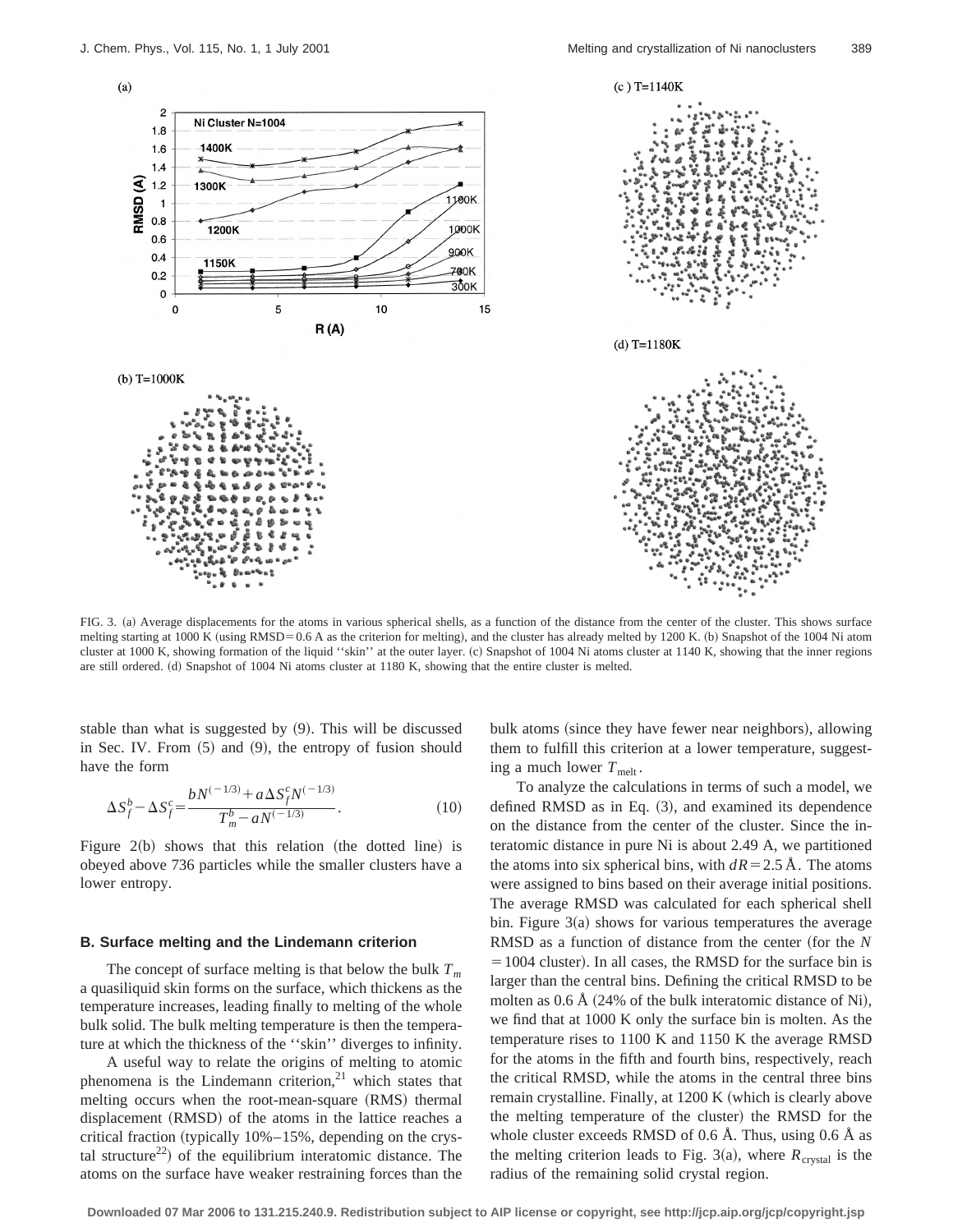

FIG. 4. Radius of the remaining crystal in  $N=1004$ cluster as a function of temperature, melting process, calculated from two methods: The circles indicate the values obtained from assuming a Lindemann criterion of RMSD $> 0.6$  Å as an indication of metling. The line is based on Eq.  $(11)$  based on analyzing the dependence of potential energy temperature.

We can also estimate  $R_{crystal}$  from the heat of fusion. The potential energy deviates from a linear function of temperature because of melting at the surface. We write this deviation as  $\Delta PE = L^*N_L$ , where *L* is the latent heat at  $T_m$ , and  $N_L$  is the number of atoms in the liquid phase. This leads to a radius for the remaining solid crystal of the form

$$
R_{\text{crystal}}/R_{\text{total}} = (1 - \Delta PE/L)^{1/3}.
$$
 (11)

Indeed, Fig. 4 shows that the radius of the remaining solid crystal from  $(8)$  leads to results very similar to the RMSD criteria when we use a melting criterion of  $0.6 \text{ Å}$  (24% of the interatomic distance in Ni). This is much larger than the typical Lindemann criterion of 10–15%. This could be because these small clusters have a large fraction of the atoms on the surface (leading to a larger diffusion region for the surface atoms), or it could be that 24% is more accurate.

Following the changes in RMSD through the melting process, we find a discontinuity of the RMSD for the central atoms, indicating a first order phase transformation (with latent heat). Figures  $3(b)$  to  $3(d)$  show the snapshots of the cluster at 1000 K, 1140 K, and 1180 K, providing a clear picture of the increased thickness of liquid skin formed on the surface at 1000 K and 1140 K and the melted bulk cluster at 1180 K.

# **C. Crystallization**

Starting with the liquid phase and cooling at a fixed rate, all clusters initially display supercooling below  $T_{\text{melt}}$  and finally a large drop in the energy upon solidification. From the peak in the derivative of the energy (the specific heat), we can define the crystallization temperature,  $T<sub>x</sub>$ .

Figure 5 shows the potential energies for the heating and cooling, and reheating cycles of the 336 and 736 atom clusters. In both cases, after cooling to 300 K, the potential energy approaches a value close to that in the heating process (which started with a cluster having the FCC structure). But after reheating the 336 atoms cluster, the melting temperature increased to  $1050 K$  (the original FCC structure led to a melting temperature of 980 K), which indicates melting and quenching has led to a phase more stable than FCC. This contrasts with the 736 atom cluster, which leads to the same melting temperature, 1120 K, during reheating.

We developed an FCC searching algorithm to group atoms within one FCC grain and identify the stacking fault and grain boundary.16 In this method we first define an atom having 12 nearest neighbors with an *ABC* packing sequence as a part of a perfect FCC crystal, from it we check the atoms in far nearest neighbors, and stop at the atoms, which lost the FCC nearest neighbors configuration. Using this algorithm we found a perfect FCC crystal  $[Fig. 5(b)]$  of about 500 atoms within the quenched 736-atom cluster. This FCC crystal had an orientation unrelated to the initial FCC structure, showing that memory or the original structure was lost. However, this new FCC structure still melts at 1120 K.

On the other hand, for the cluster with  $N=336$  atoms we could not find in the quenched cluster any FCC cluster having more than 13 atoms. Indeed, the 336-atom cluster has a slightly deformed icosahedral structure, as shown in Fig.  $5(c)$ . This icosahedral structure is more stable than FCC by  $\sim$ 1 kJ/mol melting temperature 70 K (7%) higher than FCC. The  $N = 336$  cluster is very close to the magic number of 309 atoms for a Mackay cluster with four shells, which could be the reason an icosahedral structure is more stable. On the other hand, it could be that the  $N=736$  atom cluster forms an FCC crystal easily because it is far from the nearby two magic numbers 561 and 923. Alternatively, icosahedral could be generally more favorable than FCC for sizes below 400 to 700.

*The Honeycutt*–*Andersen (HA) analysis*: To analyze the local ordering of the various clusters, we used the Honeycutt–Andersen  $(HA)$  algorithm<sup>19</sup> to characterize the environment for each pair of atoms. Table II shows the HA pair parameters for various structures (including FCC, HCP, and various icosahedral clusters) of Ni at 300 K. We used the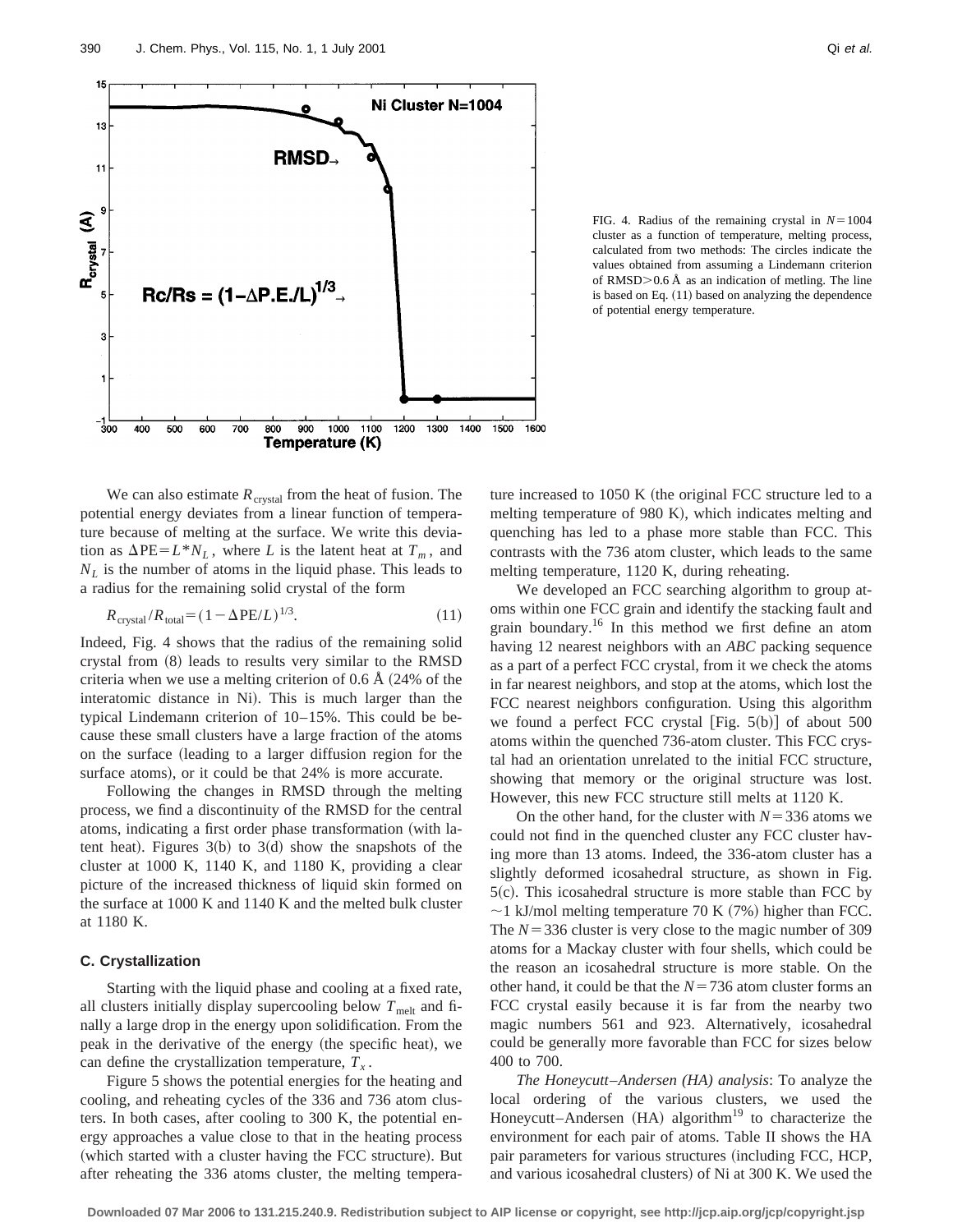

FIG. 5. (a) Potential energy  $U(T)$  as a function of heating from 300 K (starting from an FCC structure), 1600 K and then cooling back to 300 K. We then reheated the cluster to 1600 K. For 336 atoms, the heated and cooled cluster has an isocahedral structures, and this reheating shows that the isocsheadrla structure has a  $T_{\text{melt}}$  ~ 1050 K compared to 980 K for the original cluster. For the clusters with 736 atoms, the cooled cluster has a large retion that is FCC and the reheating leads to  $T_{\text{melt}}$   $\sim$  1120 K, just as for the original heating.  $(b)$   $[001]$  Projection of the new FCC crystal formed in the 736 Ni atoms cluster from heating and then cooling. Here the 494 dark balls form the new FCC crystal (orientation not related to the original crystal). The white balls are disordered. (c) Snapshot of solid cluster with 336 atoms at 300 K. This is dominated by isosaheral character.

minimum between the first and second nearest neighbor distance in FCC crystal as the cutoff for bonded atoms, 2.99 Å for Ni, and 3.55 for AgCu. We see that 1551 and 2331 HA pair types are characteristic of icosahedral ordering. Here 1551 corresponds to two neighbor atoms with five common neighbors forming a bonded pentagon, while 2331 corresponds to a pair of not bonded atoms that share three neighbor atoms forming a bonded triangle. Two other HA pair types, 1421 and 1422, characterize the FCC and HCP crystal structures. Normalizing by the total number of all nearest neighbor pairs, the perfect FCC structure contains 100% of 1421 pairs but no pairs of 1551 or 2331 type.

First we analyze the clusters with  $N=336$  and  $N=736$ atoms at 300 K formed before and after the heating–cooling cycle. Comparing the solidlike cluster of  $N=336$  atoms after quenching with the icosahedral cluster of 309 atoms, we see that they have almost the same ratio of every pair parameter. This suggests that the cluster with 336 atoms has a high content of fivefold symmetry, which is compatible with an icosahedral structure (it definitely does not have FCC-like local order).

Figure 6 shows the HA analysis for types 2331, 1551, and 1421 for the clusters with 336 and 736 atoms during the heating–cooling cycle.

Figure 6 also includes the analysis for the metallic glass formed in the AgCu system (studied in detail in Ref. 15). In the initial FCC structure, there were no 2331 or 1551 pairs but 70% of 1421 pairs (less than 100% because of the atoms on surface). As the temperature increases, the population of 1421 pairs decreases, dropping very quickly after surface melting begins and going close to zero after the cluster melts totally. Upon cooling AgCu, the 1421 pairs stay below 10% for the whole cooling process during which AgCu forms a metallic glass with  $T_g$ =550 K.<sup>15</sup> Below 550 K, the 2331 and 1551 pairs continue increasing with decreasing temperature, reaching values even larger than for the 55 atom icosahedral cluster  $(38\%$  for 2331 pair and 10% for 1551 pair), but less than the 13 atom icosahedral cluster  $(71\%$  for 2331 pair and 29% for 1551 pair). This indicates that the metallic glass has a great deal of icosahedral local structure.

For the 736-atom cluster the cooling process recovers 70% of the 1421 pairs after the new FCC crystal is formed. However, the 336 atoms cluster reaches only 33% of the number 1421 pairs characteristic of FCC (close to the ratio of 1421 pairs in the 309 icosahedral cluster).

The 2331 and 1551 pairs show quite interesting properties during the phase transition. During the heating process the fraction of both kinds of pairs increases at first and then drops upon melting of the whole structure. In the cooling process, the undercooled liquid shows an increasing fraction of 2331 and 1551 pairs (observed also in a Lennard-Jones system<sup>12</sup>) until crystallization. For the  $N=736$  atom cluster,

TABLE II. The analysis of various structures in terms of Honeycutt–Andersen (HA) pairs (based on the final structure at 300 K).

| Cluster/pair      | 1201           | 1211     | 1301     | 1311     | 1321           | 1421     | 1422     | 1431     | 1541     | 1551     | 2101 | 2211     | 2321     | 2331     | 2441     |
|-------------------|----------------|----------|----------|----------|----------------|----------|----------|----------|----------|----------|------|----------|----------|----------|----------|
| <b>FCC</b>        |                |          |          | $\Omega$ | $\Omega$       |          |          | $\Omega$ | $\Omega$ |          |      |          |          | $\Omega$ | 0.5      |
| <b>HCP</b>        | $\Omega$       | $\Omega$ |          | $\Omega$ | $\Omega$       | 0.5      | 0.5      | $\Omega$ | $\Omega$ | $\Omega$ | 1.5  | 1.5      | $\Omega$ | 0.17     | 0.5      |
| ICO <sub>13</sub> | $\Omega$       | $\left($ |          | $\Omega$ | 0.71           | $\Omega$ | $\Omega$ | $\Omega$ | $\Omega$ | 0.29     | 0.14 | $\Omega$ |          | 0.71     | $\Omega$ |
| $ICO$ 55          | $\overline{0}$ |          |          | 0.26     | 0.26           | $\Omega$ | 0.38     | $\Omega$ |          | 0.1      | 0.97 | 0.64     | $\Omega$ | 0.38     | 0.26     |
| $ICO_147$         | $\overline{0}$ |          |          | 0.26     | 0.13           | 0.17     | 0.39     | $\Omega$ |          | 0.05     | 1.12 | 0.99     | $\Omega$ | 0.26     | 0.34     |
| $ICO_309$         | $\overline{0}$ |          |          | 0.23     | 0.08           | 0.31     | 0.35     | $\Omega$ | $\Omega$ | 0.03     | 1.15 | 1.2      | $\Omega$ | 0.19     | 0.39     |
| $C$ 336           | 0.03           | 0.01     | 0.02     | 0.22     | 0.06           | 0.33     | 0.27     | 0.02     | 0.02     | 0.02     | 1.15 | 1.23     | 0.04     | 0.18     | 0.35     |
| H 336             | 0.03           | 0.08     | $\Omega$ | 0.17     | $\Omega$       | 0.72     | $\Omega$ | $\Omega$ | $\Omega$ | $\Omega$ | 0.8  | 1.63     | 0.06     | $\Omega$ | 0.37     |
| ICO 561           | $\overline{0}$ |          | $\Omega$ | 0.21     | 0.05           | 0.41     | 0.31     | $\Omega$ | $\Omega$ | 0.02     | 1.15 | 1.34     | $\Omega$ | 0.15     | 0.41     |
| C 736             | 0.03           | 0.06     | $\Omega$ | 0.13     | 0.01           | 0.7      | 0.07     | $\Omega$ | $\Omega$ | $\Omega$ | 0.95 | 1.62     | 0.05     | 0.03     | 0.4      |
| H 736             | 0.03           | 0.05     | $\Omega$ | 0.15     | $\overline{0}$ | 0.77     | 0        | $\Omega$ | $\Omega$ | $\Omega$ | 0.88 | 1.71     | 0.04     | $\Omega$ | 0.41     |
|                   |                |          |          |          |                |          |          |          |          |          |      |          |          |          |          |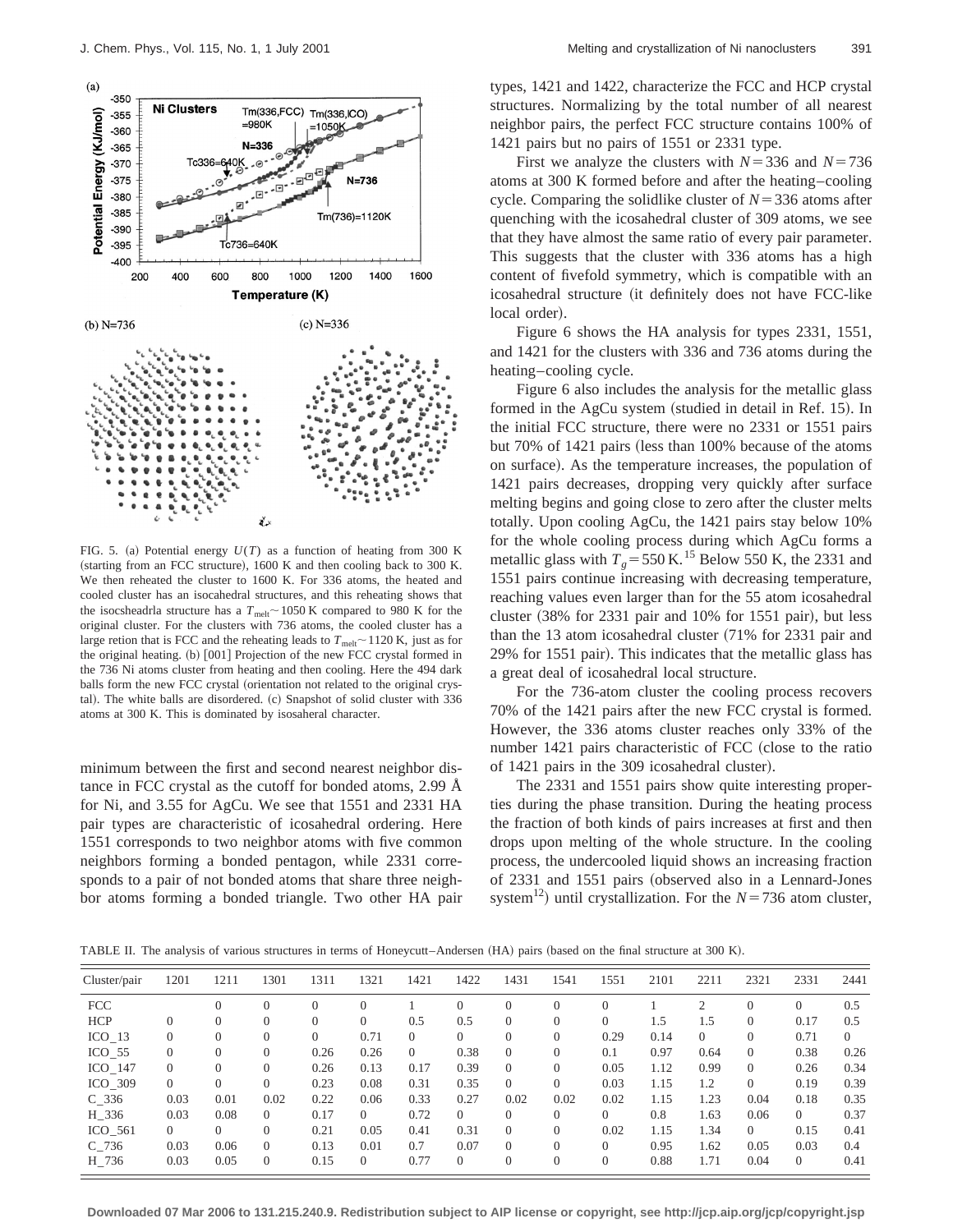

FIG. 6. Honeycutt–Andersen pair populations as a function of *T*. Shown are the 336 and 736 atom clusters, and the bulk CuAg system (which forms a glass upon cooling to 550 K). (a)  $1421$  HA pairs showing FCC character, (b) 2331 HA pairs showing icosadedral character, (c) 1551 HA pairs showing icosahedral character.

we find that below the crystallization temperature of 600 K the amount of 2331 drops to 3% and the 1551 pairs drops to zero. However, for the 336 atom cluster, 2331 only drops to 18% while 1551 drops only to 2% (both close to the values of 19% 2331 pairs and 2% 1551 pairs in the icosahedral cluster with  $N=309$  atoms).

### **IV. DISCUSSION**

We find that for Ni the thermodynamic properties relevant to melting and surfaces behave in a very regular way for clusters above 736 atoms, with the difference between the enthalpy and melting temperature for the clusters deviating from the bulk value by an amount proportional to  $N^{-1/3}$  as expected from the ratio of surface atoms to bulk atoms. We refer to this as the *mesoscale regime*. However, below  $\sim$ 500 atoms there are significant deviations from the trends observed in the mesoscale regime. We find that these deviations in the small cluster (molecular) regime are caused by a transition of the cluster to a structure different than for the bulk and mesoscale system. For Ni, the small clusters prefer a structure with significant icosahedral structure. For very small clusters (147 and 70 atoms), the icosahedral structure is obtained by annealing at moderate temperatures. For larger structures, it was necessary to melt the initial FCC structures in order to transform to the more stable icosahedral form. In any case the structure stabilized for small clusters leads to significant deviations from the thermodynamic properties extrapolated from the mesoscale regime. We will discuss below

#### **A. Mesoscale regime**

Due to the large ratio of surface to bulk atoms, the melting of mesoscale clusters differs from the bulk system in three main respects.<sup>1,7–13,22–30</sup>

first the mesoscale regime and then the small cluster regime.

# **1. Decrease of melting point with decreasing particle size**

The decrease of the melting point with particle size has been observed in experiments on supported clusters of Au,<sup>1</sup>  $\text{Sn}^7$  Pb,<sup>9</sup> and Pt,<sup>10</sup> for isolated Sn particles (with 500 atoms<sup>8</sup>), and for gas phase Na particles (with only 139 atoms<sup>11</sup>). It has also been verified in many simulations.<sup>24–30</sup> We find that the change in  $(T_m^b - T_m^c)$  with size is quite proportional to  $N^{-1/3}$  for clusters with *N* above 736 atoms, which prefer the FCC structure.

# **2. Latent heat of fusion**

The decrease of the latent heat of fusion with size, has been observed by calorimetric measurements on small Sn particles<sup>7,8</sup> and by numerical simulations.<sup>28</sup> As shown in Fig.  $2(b)$ , we find that the decrease scales as  $N^{-1/3}$  for clusters larger than 500 atoms.

We observed that for clusters with  $\sim$ 100 atoms, the FCC cluster transforms during heating to a lower energy icosahedral structure. This icosahedral cluster then melts at higher temperature and with a larger heat of fusion than the FCC cluster. A similar increased latent heat is exhibited for isolated tin clusters with about 500 atoms. It is not clear in our simulations that such a transition occurs for clusters with 484 and 363 atoms, but they might favor icosahedral structure leading to a higher heat of fusion, and a smaller  $\Delta H_f^b$  $-\Delta H_f^c$ , as found in Fig. 2(b).

#### **3. Critical size for zero latent heat of fusion**

When the latent heat drops to zero, the cluster fluctuates between solid and liquid, leading to a phase transition that spreads over a finite temperature range. This results because of (i) formation of a size dependent liquid skin, and (ii) thermodynamic fluctuations, which become significant in small systems. We find that this skin grows with temperature. Based on the linear fit to the mesoscale FCC regime, we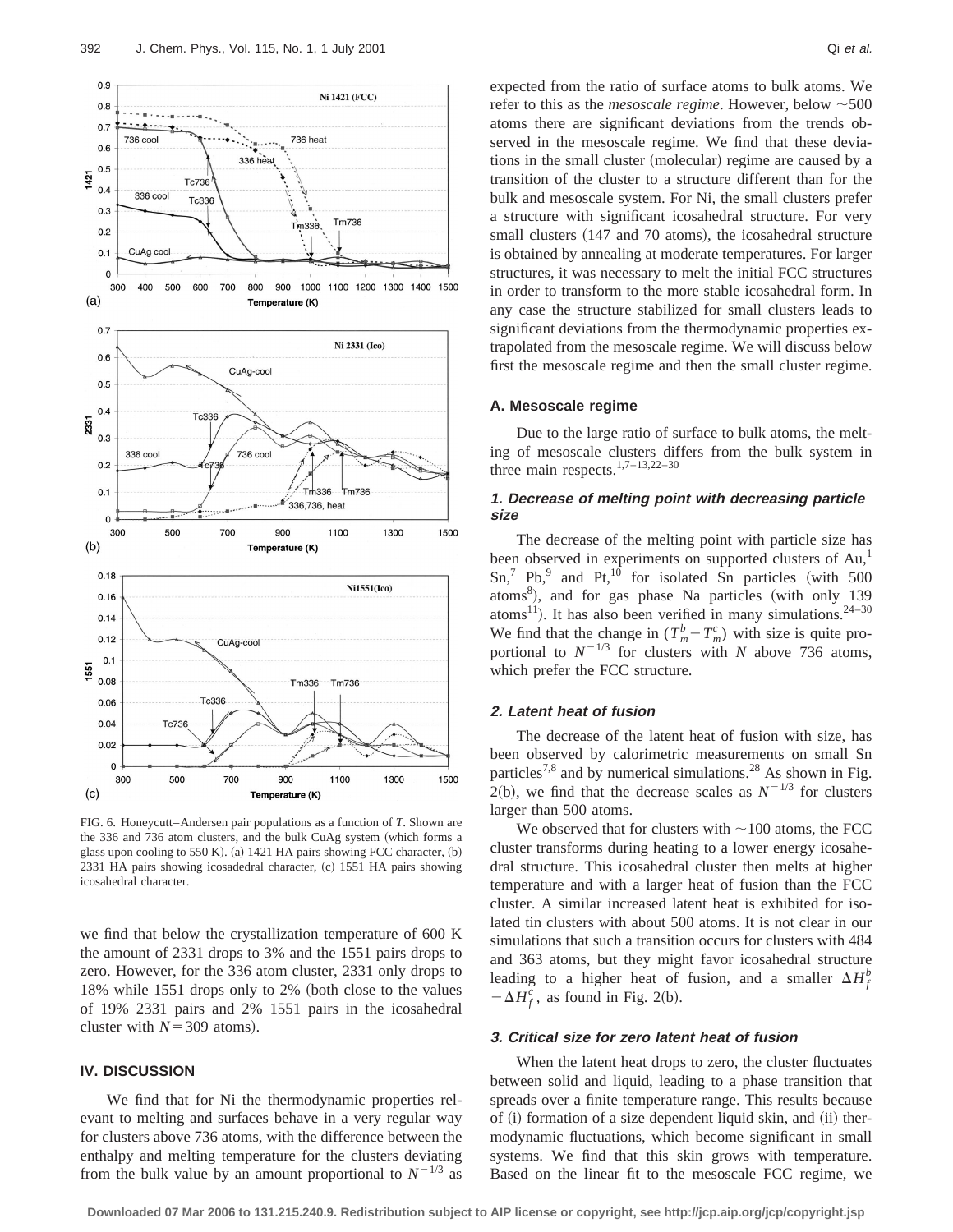estimate that heat of fusion would go to zero for clusters of  $\sim$ 86 atoms, leading to a melting temperature of 633 K. According to Turnbull's glass forming ability criteria, a good glass former will have a ratio of glass transition temperature  $(Tg)$  to the melting point increased from values near  $1/2$  to 2/3, such that the homogeneous nucleation of crystals in the undercooled melt should become very sluggish. It's believed that  $Tg$  for pure metal is lower than  $1/2$   $Tm$ , in Ni system it should be around 600 K.<sup>31</sup> For bulk Ni, this is only  $1/3$  of the melting point, making so it very difficult to form a bulk amorphous phase of Ni. However, if the melting temperature can be decreased to  $\sim$  600 K, we expect that it would be easy to form glassy Ni.

For Ni clusters we did not find a clear formation of the amorphous phase, because FCC is not the stable structure for Ni clusters smaller than 500. Since the small FCC clusters  $~$ (up to 147 atoms) transform into the icosahedral phase during heating, we obtain a larger melting temperature and latent heat for melting of the icosahedral phase. Thus the size for which the heat of fusion becomes zero for the icosahecral phase is likely much smaller than 86 atoms.

#### **4. Surface melting**

The role of surface melting in nanoclusters has also been studied for Pb particles on a Si substrate.<sup>9</sup> These studies show that a  $\sim$ 0.5 nm liquid skin grows just below the melting temperature of a 50 nm Pb crystal, indicating size dependent melting. These results are consistent with our simulations.

The driving force for melting on a flat surface is the reduction in the total interfacial energy,  $29,6$ 

$$
\Delta \gamma = \gamma_{\text{xv}} - (\gamma_{\text{LV}} + \gamma_{\text{XL}}) > 0, \tag{12}
$$

where  $\gamma$  is the surface energy between the solid  $(X)$ , liquid ~*L*!, and vapor (*V*) phases. For Ni, the experimental driving force  $\Delta \gamma$  is close to zero<sup>6</sup> so that a surface melting on a flat surface is not expected. However, in our simulation the surface energy is decreasing with the radius of the particles, and since geometrical and capillary effects, might increase the thickness of quasiliquid skin in small particles $32$  and decrease the interface energy of solid and quasiliquid. As a result, the small radius of these small clusters could favor surface melting, as we have seen in this study.

Surfaces are expected to play an especially important role in crystallization processes, where optimizing the internal packing and minimizing surface energy are competitive driving forces. Thus, to understand the crystallization of a free nanocluster we must understand homogeneous nucleation. Below some critical radius  $(\sim 10-20 \text{ Å})$  the optimum structure might change from the bulklike structure (say, FCC) optimal for long range order to a new arrangement optimum for a cluster environment.33,34

# **B. Small cluster (molecular) regime**

# **1. Comparison with previous simulations**

As shown in Fig.  $5(a)$ , for 336 atoms the icosahedral structure of Ni melts at a temperature 70 K (7%) *higher* than the FCC structure. As a result, the  $N^{-1/3}$  rule does not apply at these small sizes. We also found that for very small clusters, such as  $N=140$ ,  $N=87$ , the FCC structure transforms to icosahedral *before* melting, which also leads to a higher melting temperature than the *Tm* predicted from of the extrapolation of the  $N^{-1/3}$  rule. Since these icosahedral structures are formed during natural quenching or even heating processes, they are more stable than FCC. It is reasonable to propose that below a critical size,  $\sim$  500 atoms in our study, the icosahedral phase actually is the stable phase favored by the small clusters. Thus these clusters will have a melting temperature higher than predicted by the  $N^{-1/3}$  extrapolation from FCC particles. This leads to melting temperature below the critical size that may depend on size differently than  $N^{-1/3}$ .

Similarly, particles of Ag (Ref. 35) are observed experimentally to prefer an icosahedral arrangement below a critical size cluster. Indeed, for Lennard-Jones gases numerous simulations have confirmed the stability of icosahedral arrangements (Mackay<sup>36</sup>), with particular stability for the magic number clusters<sup>37</sup> (containing 13, 55, 147, 309, 561, 923, 1415, and 2057 atoms).

Cleveland and Landman reported in detailed studies of the size dependence of energetic and structure of small nickel clusters,<sup>38</sup> where they found icosahedral clusters to be favored for clusters smaller than 2300 atoms (EAM force field) and 1600 atoms (LJ force field). Since only the minimized energy was considered, the critical sizes are for 0 K. We quenched from a liquid drop and also observed the formation of icosahedral clusters. However, we find that for our FF at 300 K and a cooling rate of 4 K/ps, the critical size for forming icosahedral is  $\sim$ 500.

# **2. The Bachels model**

Bachels *et al.* have combined their measurement of melting temperature on isolated tin nanoparticles<sup>8</sup> with experiments by Lai on supported tin particles<sup>7</sup> to propose a model in which below a critical radius  $(35 \text{ A})$ , the melting temperature of the particle lies below the surface melting temperature, such that the surface premelting effect will be suppressed, leading to a constant melting temperature. $8$  But there is still a large difference between the predictions from their model and the experimental data on melting temperature for a cluster with 500 atoms, and they suggested that the difference is due to insufficient accuracy of the parameters used for evaluating their model.

However, we note that the actual melting temperature of tin particle with  $\sim$  500 atoms is *larger* than that predicted from size dependence rule  $(N^{-1/3})$  based on nano particles ranging from 5–50 nm. This agrees with our finding that the critical size should be related to the icosahedral phase (or other stable structure) for small particles. It is very likely that the initial solid state cluster structure in the experiments with  $\sim$  500 atoms were already in the icosahedral structure, and hence it is expected that the melting temperature will be higher than predicted by extrapolated from the larger nanoparticles of size 5–50 nm.